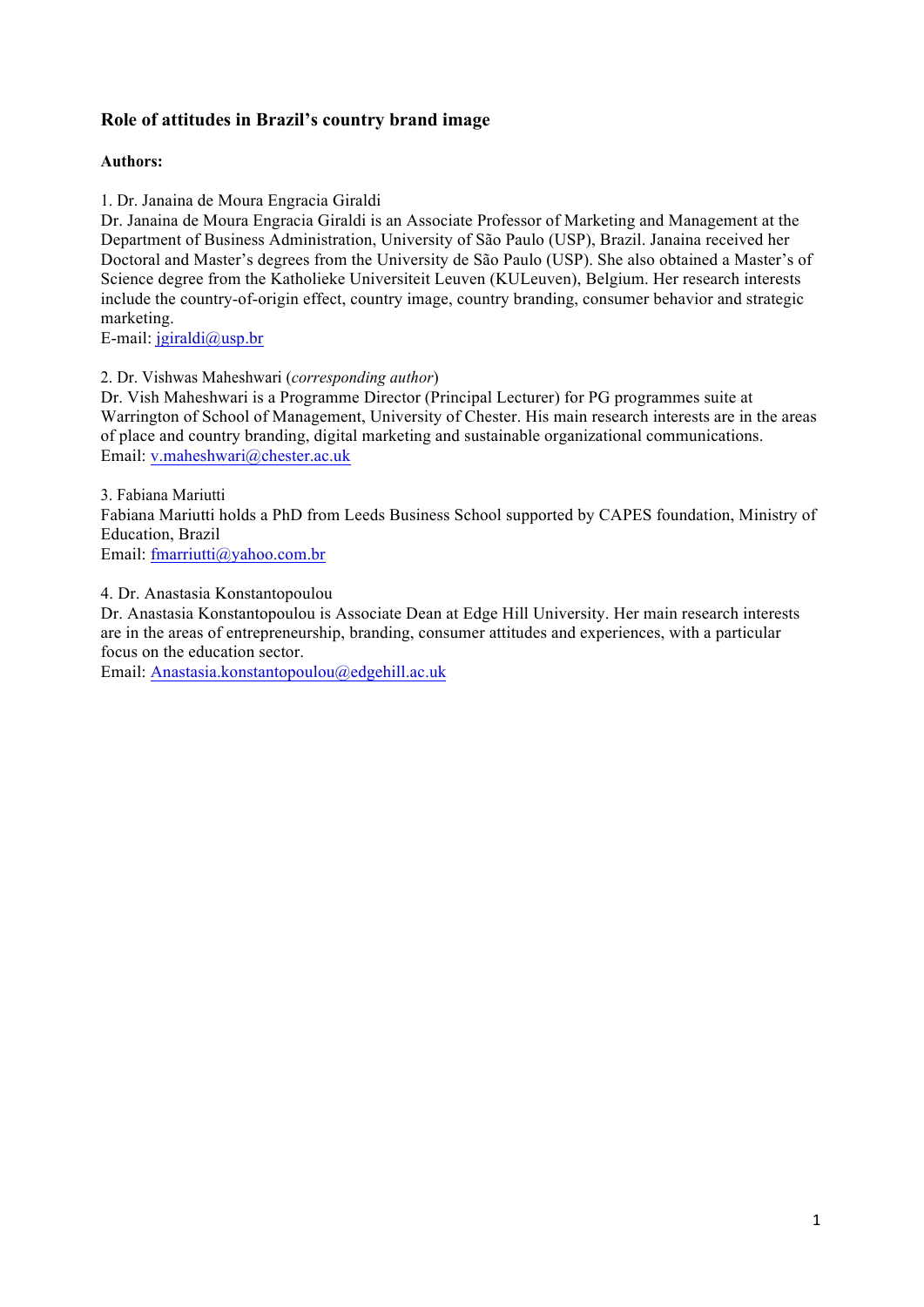## **Abstract**

For past three decades, the academic community has sought to advance the analysis relating to the image of several countries around the world. In relation, several studies have since been published on contemporary relevance of the image of a given country, and its subsequent effects on product evaluations and purchase intentions, among other behavioural outcomes (Bloemer et at., 2009; Elliot, Papadopoulos & Kim, 2011; Khan et al., 2012; Koschate-Fischer, Diamantopoulos & Oldenkotte, 2012; Diamantopoulos, Schlegelmilch, Sinkovics, & Bohlen (2003); Magnusson, Westjohn & Zdravkovic, 2011; Maher & Carter, 2001; Pappu & Quester, 2010; Zeugner-Roth, Diamantopoulos & Montesinos, 2008; Tseng & Balabanis, 2011). Nonetheless, despite the importance of the theory of attitude in evaluating the image of a country, the majority of papers in the field has focused on the cognitive component of attitude only, having the other components, affective and conative, not thoroughly being examined (Brijs, 2006; Roth & Diamantopoulos, 2009). As a result, with an aim to extend our current understanding into the role of attitudes on country brand image, this paper considers the conations more broadly such as, the predisposition for traveling, doing businesses, investing, working in the country, as well as, the willingness for either buying products made in the Brazil or shopping in the Brazil. Additionally, the purpose of this paper is to investigate Brazil's country brand image, based on the threeattitudinal categories "cognitive", "affective", and "conative".

The methodological approach taken in this study is a quantitative method via an online survey. The study population consisted of the 427 undergraduate students at foreign institutions partaking agreements with a Brazilian public university. Attitudes were analysed using exploratory factor analysis to correlate potential impact on Brazils' country brand image. The country's image refers to a construct derived from the concept of attitudes, being comprised of cognitive, affective, and conative components. Results of this study indicate that the conative dimension received the highest scores of the respondents implying strong behavioural intentions in relation to Brazil's country brand image. It is also noteworthy that the technical dimension presented a more negative assessment in comparison to all other dimensions of Brazil's image, indicating that such a cognitive element to be adequately developed to highlight better brand assurance.

**Key words**: Country branding, Brazil, country brand image, country-of-origin, attitudes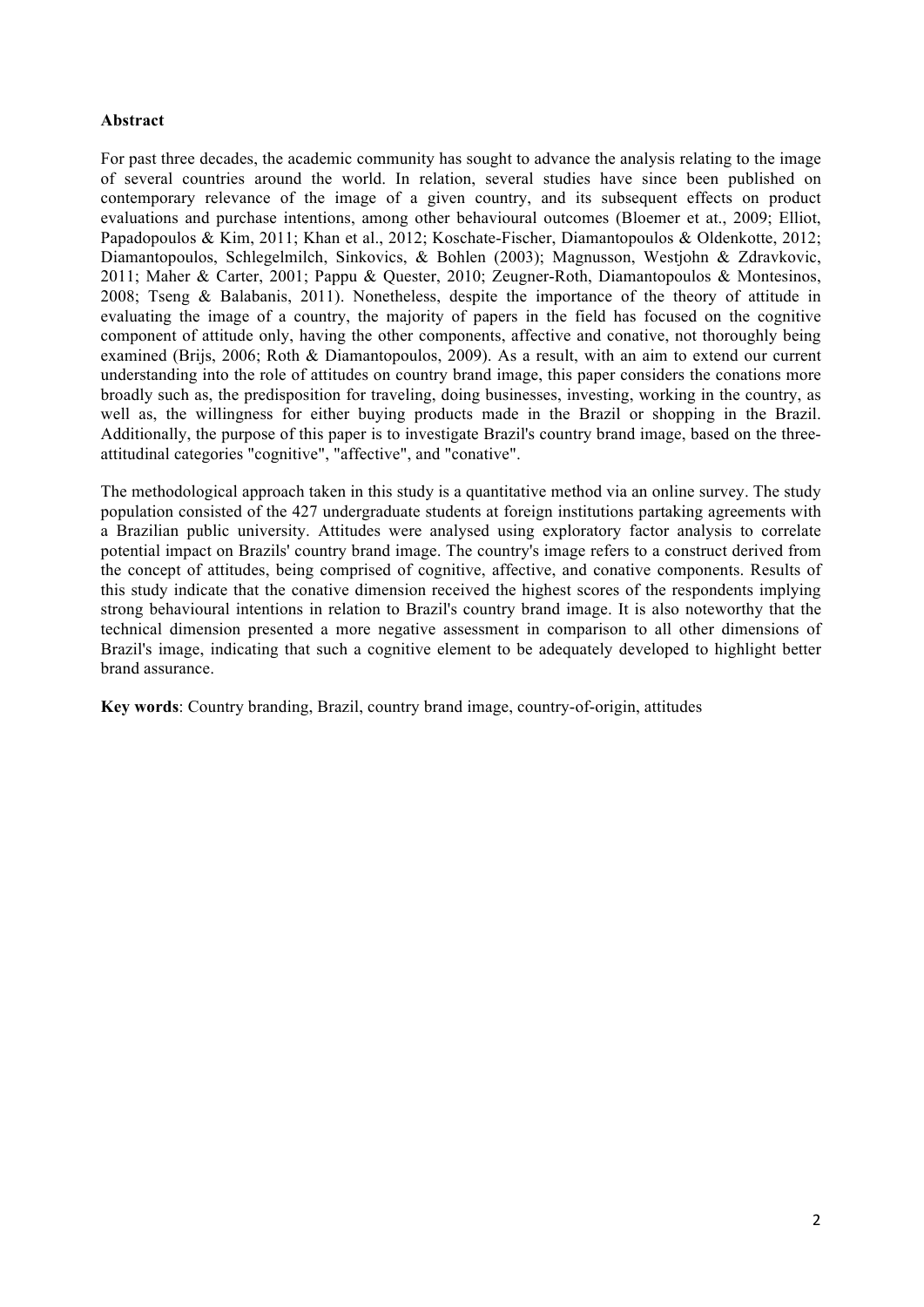## **Background**

Over the past thirty years, the academic community has sought to advance analysis of the national image of various countries around the world. One of the key aims of such studies was to understand how country brand images affect the decisions and attitudes of individuals. Several studies in this area have since been published on the contemporary relevance of the image of a given country, and its subsequent effects on product evaluations and purchase intentions, among other behavioural outcomes (e.g. Bloemer et al., 2009; Elliot, Papadopoulos & Kim, 2011; Khan et al., 2012; Koschate-Fischer, Diamantopoulos & Oldenkotte, 2012; Diamantopoulos et al. 2003; Magnusson, Westjohn & Zdravkovic, 2011; Maher & Carter, 2001; Pappu & Quester, 2010; Zeugner-Roth, Diamantopoulos & Montesinos, 2008; Tseng & Balabanis, 2011). In view of this, the topic is relevant in order to further clarify country image building concepts embedded within country-of-origin effect construct. Nonetheless, despite the importance of the theory of attitude in evaluating the image of a country, the majority of papers in the field have focused on the *cognitive* component of attitude only, with the other components, *affective* and *conative*, not being thoroughly examined (Brijs, 2006; Roth & Diamantopoulos, 2009). Roth and Diamantopoulos (2009) indicate that conations towards the country should not be limited to evaluations of or preferences for products. Other potential consequences, such as visits to the country and investments in the country should also be considered, or even "pre-existing perceptions" because of the multiple facets of a place (Skinner, 2008, p.923). As a result, with the aim of extending our current understanding of the role of attitudes in country brand image formation, this paper considers conations more broadly, and considers them to include predisposition for travelling, migration, doing business and investment, as well as willingness to either shop in the country or buy products made in the country.

Within this context, some studies have clearly demonstrated that the image associated with Brazil is still ambiguous and varied, including both positive and negative associations that might confuse foreign visitors (Benedetti, Cakmak & Dinnie, 2011; Mariutti, Giraldi & Crescitelli, 2013; O'Neil, 2007; Rezende-Parker, Morrison & Ismail, 2003). Therefore, the purpose of this paper is to investigate Brazil's country brand image, based on all three attitudinal categories, cognitive, affective, and conative. Additionally, given the limited amount of research undertaken on the topic - especially with an external (non-Brazilian) sample (Lopes, Giraldi & Aguiar, 2014), this paper adds to the growing literature on Brazil's image.

## **Country Image Concept**

The term "country image", according to Bloemer, Brijs and Kasper (2009), relates to extrinsic attributes of the product, such as price, brand, and reputation of the store or guarantees. This concept may become an important strategic tool, expressing an emotional and intangible component that can affect decisions such as travel, investments, and purchase of products, among others. The literature on national stereotypes, as well as the perceptions that people have about nations, date from the 1930s (Roth & Diamantopoulos, 2009). However, the concept of "country-of-origin" has only attracted notable attention from researchers in the field of marketing since the 1960s, since the intensification of trade and investment flows. In 1962, Dichter referred to the significance of information about the country of origin; since then, research on the so-called "country of origin effect" has become a major field of enquiry within both international marketing and consumer behaviour literature (Bloemer et al., 2009; Khan, Bamber & Quazi, 2012), interestingly, interconnecting it to place branding and/or marketing (Olins, 2002; Skinner, 2008) from a country standpoint.

Olins (2012) traces the evolution of country branding from the country of origin construct due to the globalization phenomenon and competitiveness on the world stage, as does Skinner (2008), when calling place branding and place marketing "global forces [which] have grown the importance of services to the economy" (p.923). Nevertheless, according to Roth and Diamantopoulos (2009), the inconsistencies in defining the country image construct resulted in considerable confusion, with authors using different concepts to define it, such as perceptions, impressions, associations, stereotypes, schemas, and beliefs. However, these concepts are not broad enough to capture the whole domain of the construct of country image. In this sense, one approach that, we think, seeks to explain the country image formation is the attitude theory.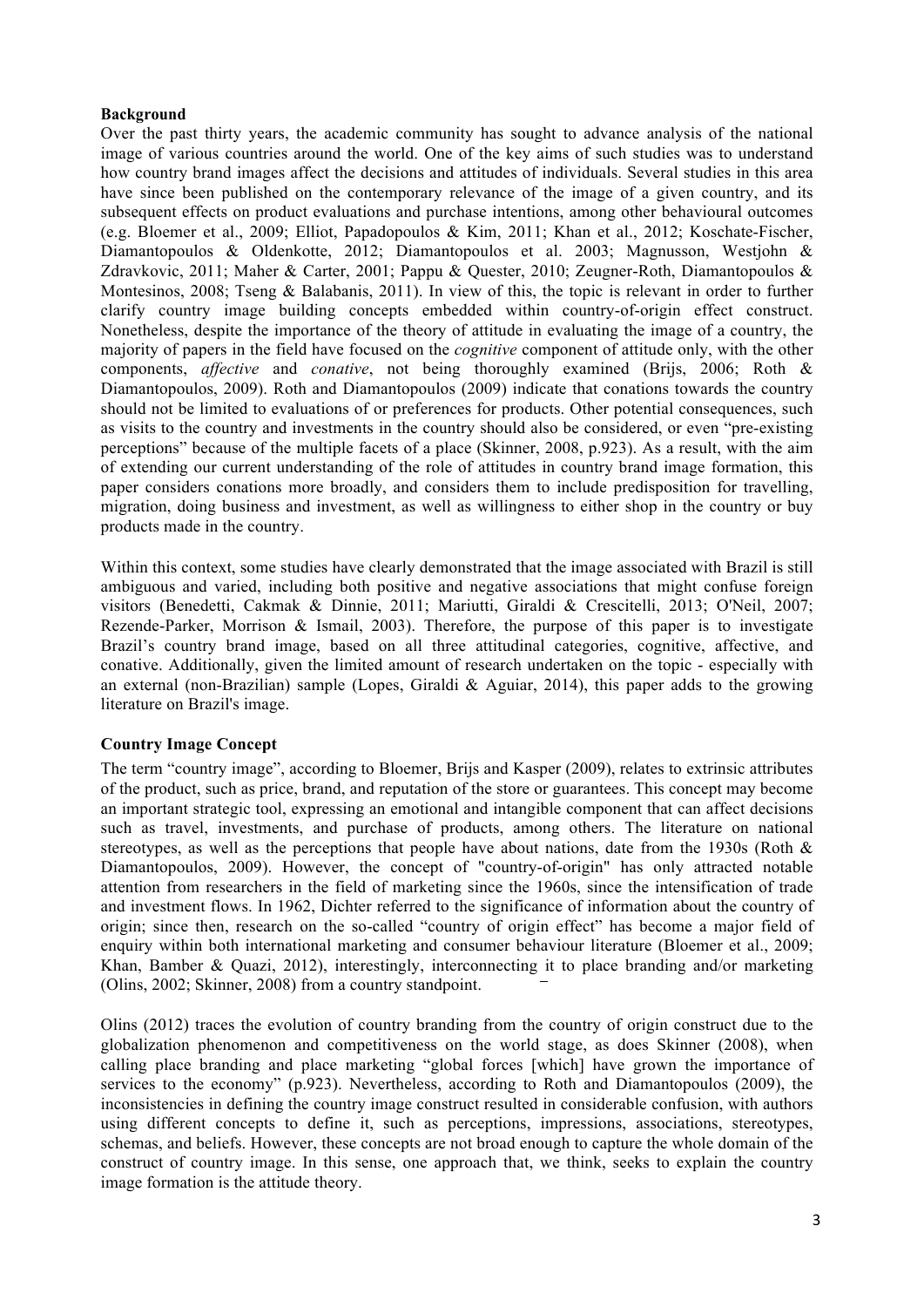#### **The Attitude Theory Role in Country Image**

Brijs (2006) points out that the literature on the country-of-origin effect covering the period between 1980 and 1990 is strongly based on attitudinal psychology, considering the images of countries as constructs similar to attitudes. Here, the term "attitude" denotes a learned predisposition to respond either favourably or unfavourably to a given object (Fishbein & Ajzen, 1975). The three attitudinal categories are referred as "cognitive", "affective", and "conative". Roth and Diamantopoulos (2009), and Brijs (2006) believe that through the understanding of the cognitive, affective, and conative components that make up an attitude, one can evaluate the image of a country and its influence upon the behaviour of the target audience.

The *cognitive* component of the country brand image relates to knowledge, consisting of a complex network containing everything consumers know (or assume they know) about the country, its people and the products from that country-of-origin, together forming the so-called "beliefs" (Brijs, 2006; Bloemer et al., 2009). Bloemer et al. (2009) argued that the effects of *affection* differ from cognitions, because information about the country of origin would arouse purely emotional responses within consumers. For instance, Hede & Watne's model (2013, p.218) suggest that for destination branding strategy, marketers should "create narratives that have the potential to humanise brands, meaning that consumers can ultimately develop emotional attachments with the humanised brand". Compared to the cognitive component, the affective component tends to have a more immediate effect on engagement and subsequent purchase intentions (Orbaiz & Papadopulos, 2003; Heslop et al., 2004; Brijs, 2006).

In relation, a study by Khan et al. (2012) examined the link between the country of origin of products and purchasing decisions, using means-end chain (MEC) analysis. Within the 'means' category were attributes of the product and the association of the self with the product; while the elements in the 'consequences' category were rooted in the cultural psyche of consumers, becoming attached to consumers' emotions when compared to the functionality of product attributes. The researchers "revealed a close link between consumers' liking for foreign products connected with how they valued those products both psychologically and physiologically" (Khan et al. 2012, p.1190). Later, they showed that this link influences "the purchaser's attitudes to different products from various countries, which in turn influence the purchaser's willingness to buy a particular product from a particular country" (Khan et al., 2012, p.1210). However, there is still a dearth of research investigating affective and conative attitudes in relation to country brand image (Brijs, 2006; Roth and Diamantopolous, 2009).

Moreover, in line with the conclusions drawn by Skinner (2008, p.923) that

as places compete in a global marketplace, economic regeneration is deemed of importance to those interested in regional studies, urban studies, tourism, for those wishing to market products using a positive country of origin effect, and, latterly, is now linked to the idea that a place can be managed and marketed for wider positive effects,

the purpose of this paper is to understand and further investigate into the role of cognitive, conative and affective attitudes on country brand image in the Brazilian context.

#### **Methodology**

The methodological approach taken in this study is quantitative, with data gathered via an online survey. The study population consisted of undergraduate students at foreign institutions partaking in agreements with a Brazilian public university using non-probabilistic approach. The survey questionnaire was hosted online, and respondents directed to it through a link placed in an e-mail invitation.

For the operationalization of the variable "cognitive dimension of country image," we used the scale proposed by Pappu, Quester and Cooksey (2007), and Pappu and Quester (2010), who adapted the scale of Martin and Eroglu (1993), to obtain the macro image of the country.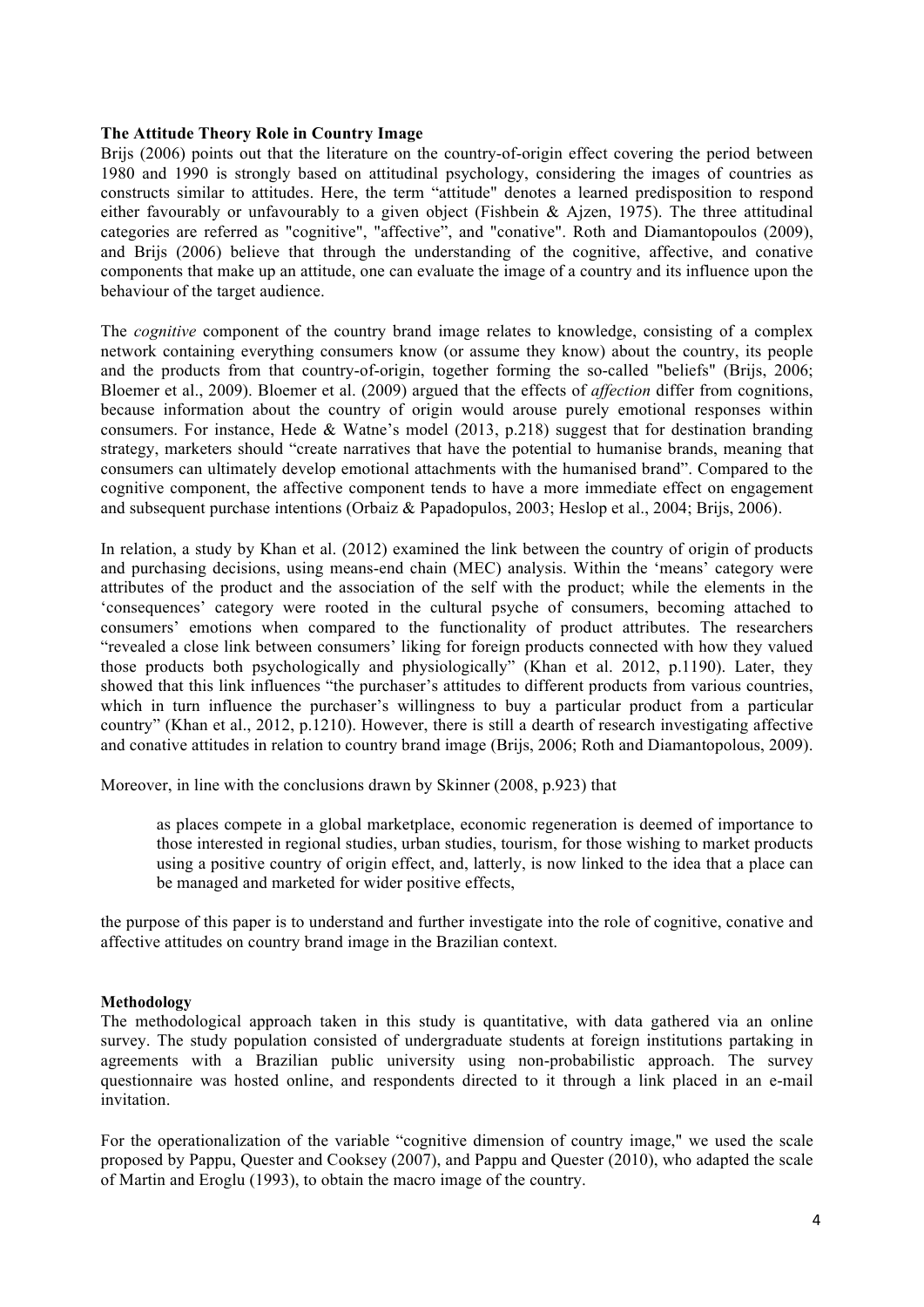Regarding the operationalization of the affective component, Roth and Diamantopoulos (2009) point out that relatively few studies have employed a robust affective-related measurement towards the country, such as Brijs (2006), and D'Astous and Boujbel (2007). To assess the affective component of attitude towards Brazil, this paper uses the scale developed by Brijs (2006), which was itself adapted from the PANAS scale developed by Watson, Clark and Tellegen (1988) with the scale items transformed into a seven-point semantic differential construct. Ten statements were designed to assess the affective dimension of the image of Brazil.

For the operationalization of the conative dimension of the image of Brazil, the paper again builds on the work of Brijs (2006), which developed an itemized scale related to conations upon the country (covering shopping, working, buying products made in the country, doing business and investing in the country). In this research, an additional statement was added to those used by Brijs (2006), to include another behaviour intention in relation to the country: the willingness to travel. Thus, another major target audience for communication of Brazil's brand and image should be covered in this research tourists.

Figure 1 shows the research variables and their operationalization:

**Figure 1**

#### Cognitive dimension of country image

11 items of macro image of Pappu and Quester (2010) and Pappu, Quester and Cooksey (2007)

#### **Affective dimension of country image**

10 items of positive feelings of Brijs (2006)

#### **Conative dimension of country image**

5 items of behavioural intentions of Brijs (2006) plus one added intention (willingness to travel)

## **Findings and Discussion**

A total of 427 questionnaires were conducted and analysed, with responses collected via an online survey. As far as the sample profile is concerned, the average respondent age was 22.9 years old, with a standard deviation of 4.3 years. Amongst participants, female (52%) had a slight majority versus 48% of male respondents. The nationalities most heavily represented in the sample were France (32.8%), Italy (32.3%) and Belgium (13.6%) with other diverse nationalities representing remaining respondents altogether (21.3%). The factor analysis used the criterion of eigenvalues greater than 1 for extracting factors. Five factors with eigenvalues greater than 1 were obtained, and together explained 64.89% of the total variance of the elements (KMO =  $0.923$ ). In accordance with Hair et al. (1995), the rotation of the factors obtained for the questions on the dimensions of Brazil's image was carried out by employing the Varimax method. Table 1 shows the factor loads obtained. Values lower than 0.2 were omitted for better readability.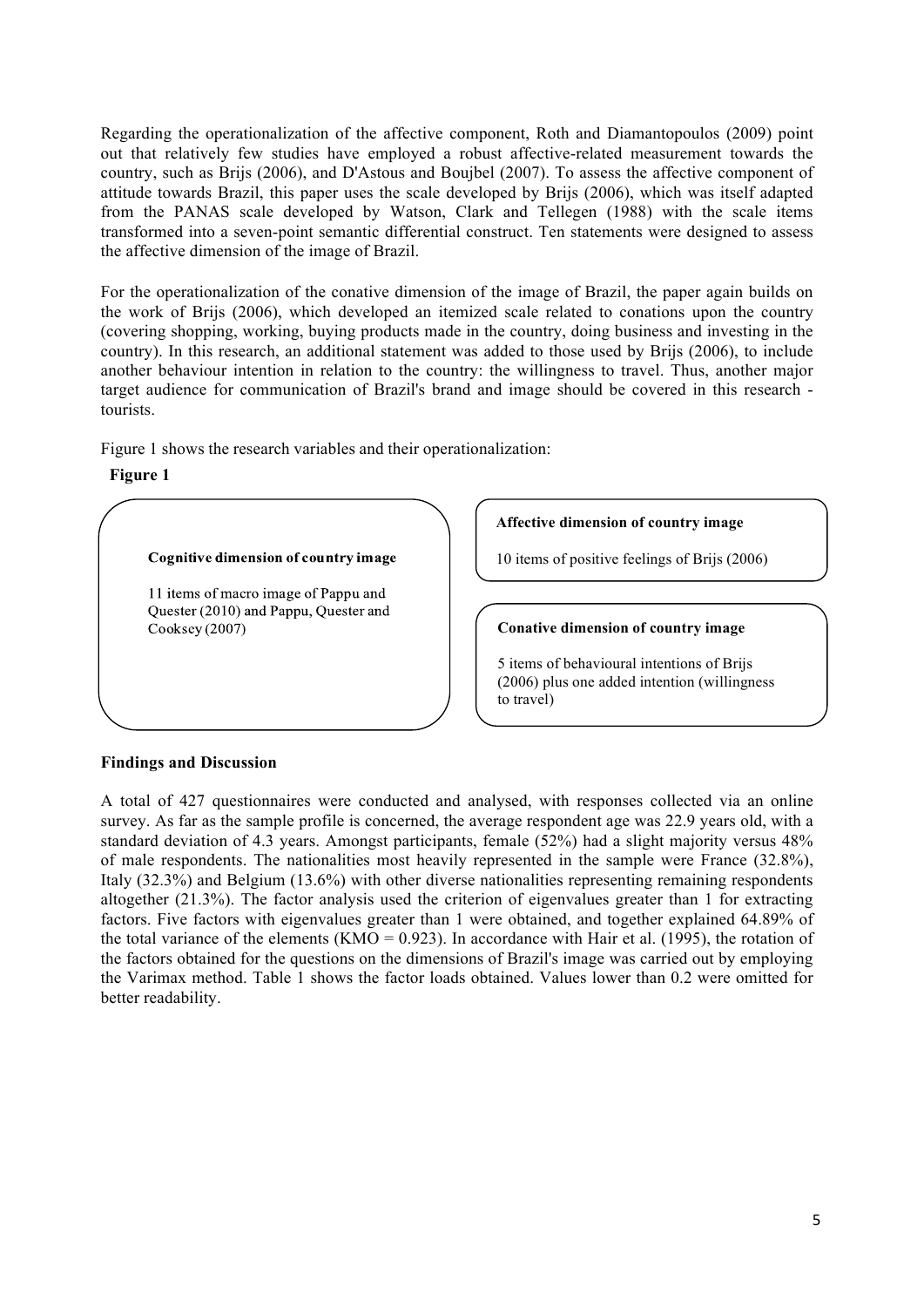# **Table 1 – Rotated Component Matrix – Brazil's Image Dimensions**

| <b>Statement</b>                                                             | <b>Factors</b> |              |       |       |       |  |
|------------------------------------------------------------------------------|----------------|--------------|-------|-------|-------|--|
|                                                                              | 1              | $\mathbf{2}$ | 3     | 4     | 5     |  |
| To which extent do Brazil and Brazilian<br>people make you feel active       | 0.759          |              |       |       |       |  |
| To which extent do Brazil and Brazilian<br>people make you feel strong       | 0.756          |              |       |       | 0.286 |  |
| To which extent do Brazil and Brazilian<br>people make you feel inspired     | 0.717          | 0.301        | 0.234 |       |       |  |
| To which extent do Brazil and Brazilian<br>people make you feel proud        | 0.716          |              |       |       | 0.362 |  |
| To which extent do Brazil and Brazilian<br>people make you feel determined   | 0.685          | 0.287        | 0.204 |       | 0.208 |  |
| To which extent do Brazil and Brazilian<br>people make you feel excited      | 0.683          | 0.484        |       |       |       |  |
| To which extent do Brazil and Brazilian<br>people make you feel enthusiastic | 0.672          | 0.447        |       |       |       |  |
| To which extent do Brazil and Brazilian<br>people make you feel interested   | 0.625          | 0.513        |       |       |       |  |
| To which extent do Brazil and Brazilian<br>people make you feel attentive    | 0.586          |              |       |       | 0.550 |  |
| I would like to do business with Brazil                                      |                | 0.820        |       | 0.239 | 0.223 |  |
| I would like to invest in Brazil                                             |                | 0.754        |       | 0.239 | 0.255 |  |
| I would like to work in Brazil                                               | 0.262          | 0.742        | 0.251 |       |       |  |
| I would like to buy products that are<br>made in Brazil                      | 0.213          | 0.703        | 0.275 |       |       |  |
| I would like to shop in Brazil                                               | 0.281          | 0.702        |       |       |       |  |
| I would like to travel to Brazil                                             | 0.331          | 0.685        |       |       |       |  |
| Brazil is a producer of high-quality<br>products                             |                | 0.262        | 0.774 |       |       |  |
| Brazil has high labor costs                                                  | 0.268          |              | 0.713 |       |       |  |
| Brazil has a high level of technological<br>research                         |                | 0.259        | 0.711 |       |       |  |
| Brazil has a high standard of living                                         | 0.262          |              | 0.672 |       |       |  |
| Brazil has a high level of<br>industrialization                              |                | 0.256        | 0.625 | 0.314 | 0.206 |  |
| Brazil has a welfare system                                                  | 0.226          |              | 0.589 | 0.327 |       |  |
| Brazil has a highly developed<br>economy                                     |                | 0.347        | 0.551 | 0.400 | 0.254 |  |
| Brazil is democratic                                                         |                | 0.238        |       | 0.816 |       |  |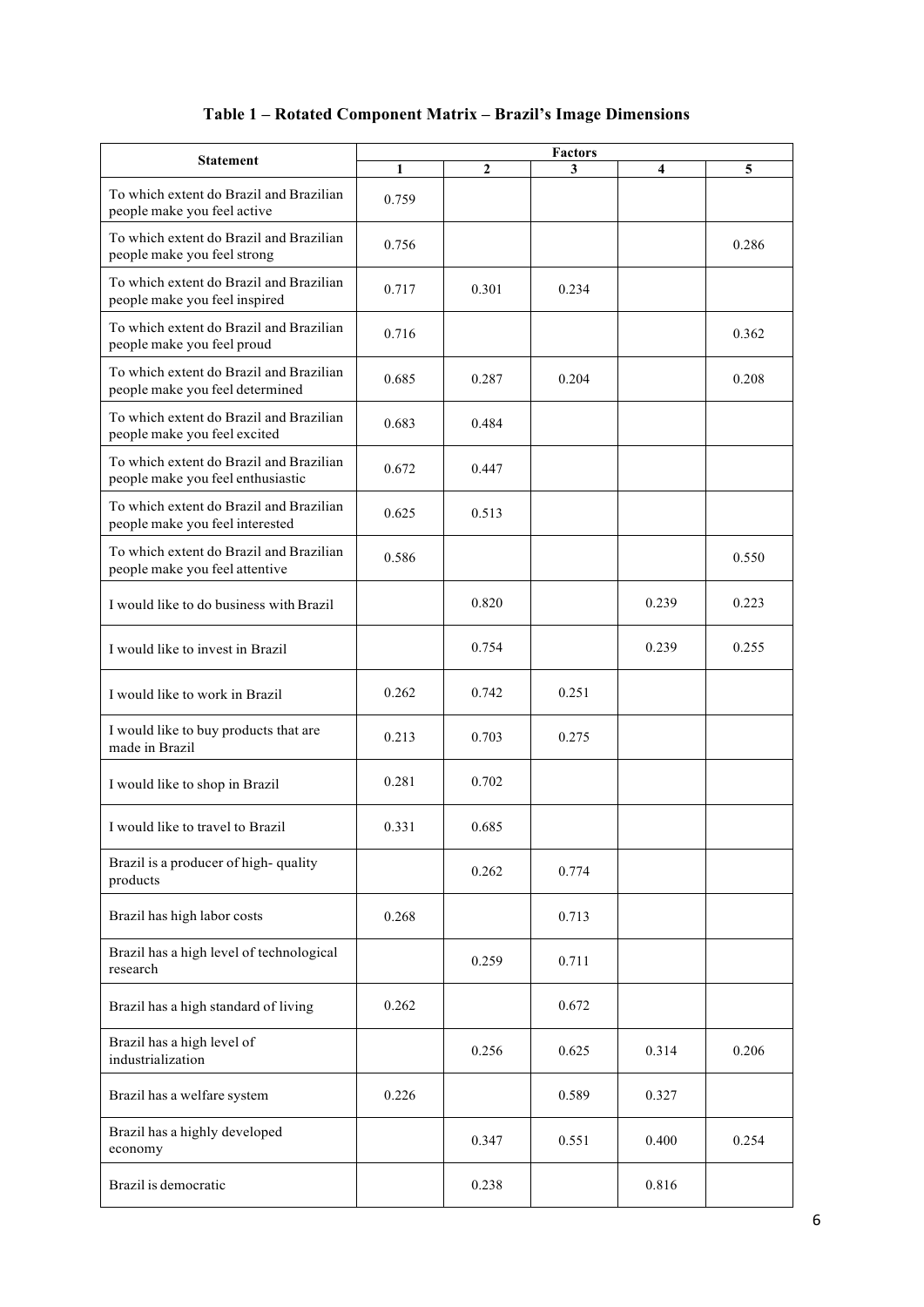| Brazil has a free-market system                                       |       |       |       | 0.767 |       |
|-----------------------------------------------------------------------|-------|-------|-------|-------|-------|
| Brazil has a Civilian non-military<br>government                      |       |       |       | 0.765 |       |
| Brazilian people are literate                                         |       | 0.225 | 0.450 | 0.476 | 0.214 |
| To which extent do Brazil and Brazilian<br>people make you feel alert | 0.359 |       |       |       | 0.695 |

Factor 1, which embodies statements on feelings aroused by Brazil, explains 35.6% of the total variance of the elements and has internal consistency (alpha coefficient) equal to 0.901, after the exclusion of one item ("To which extent do Brazil and Brazilian people make you feel attentive"), that had high loads in two different factors. It is observed that Factor 1 represents elements related to feelings towards Brazil, being consistent with the affective dimension by country image, as proposed by Brijs (2006), in alignment with the theory of attitude articulated by Fishbein and Ajzen (1975). This paper complements literature in the field by identifying and operationalizing a dimension of country image related to affection, a component considered undervalued by studies (Brijs, 2006; Roth & Diamantopoulos, 2009). Factor 1 is thus named as the "affective dimension" of country image.

Factor 2 explains 11.8% of the total variance and its internal consistency is equal to 0.899. In comparison with the work of Brijs (2006), the result has greater reliability, since the conative factor in exploratory factor analysis conducted by the authors obtained an alpha value equal to 0.74. The composition of Factor 2 relates to the theory of attitude, referring to actions and verbal expressions of behaviour (Fishbein & Ajzen, 1975), thereby capturing consumer behavioural intentions towards the country of origin. Thus, Factor 2 is named as "conative dimension" of country image.

Factor 3 explains 7.7% of the total variability of the analysed elements and the value of Cronbach's alpha is equal to 0.845. Factor 3 of country image is aligned with the theory, standing consistent with the definition of Martin and Eroglu (1993), that the image of a country is the sum of all informational, inferential, and descriptive beliefs which an individual has about a particular country. The studies of Pappu et al. (2007) and Pappu and Quester (2010), which served as the basis for the construction of the survey sentences, demonstrated the existence of the "macro" dimension referring to country image.

Nevertheless, the dimension identified by the authors had eleven statements, instead of seven, as in this case. The statements that did not group by Factor 3 are arranged in Factor 4, to be discussed below. Therefore, in this research, the cognitive dimension of the country image comprises more than one factor. By considering aspects related to the level of technological advancement of the country, Factor 3 is named as "technical dimension" of country image.

Factor 4 explains 5.63% of the total variability of the analysed elements. As previously mentioned, it is composed of statements related to the cognitive dimension of country image (as is Factor 3). The value of Cronbach's alpha is equal to 0.769, after the exclusion of one item that had high loads in more than one factor ("Brazilian people are literate"). Factor 4 aligns with the definition of Martin and Eroglu (1993). The factors cited are part of the "macro" dimension of the image of the country identified by Pappu et al. (2007) and Pappu and Quester (2010). In comparison to the original dimensions of Martin and Eroglu (1993), Factor 4 has several items of the political dimension. Since, Factor 4 contemplates elements related to political decisions of the country, it is named as "political dimension" of country image.

Finally, Factor 5 consists of only one statement, concerning the feelings aroused by Brazil as a conceptual entity in general ("To which extent do Brazil and Brazilian people make you feel alert"), explaining only 4.15% of the total variance of the elements. Since a reliable dimension representing the affective aspects of Brazil (Factor 1) already exists, Factor 5 will not be considered in further analysis.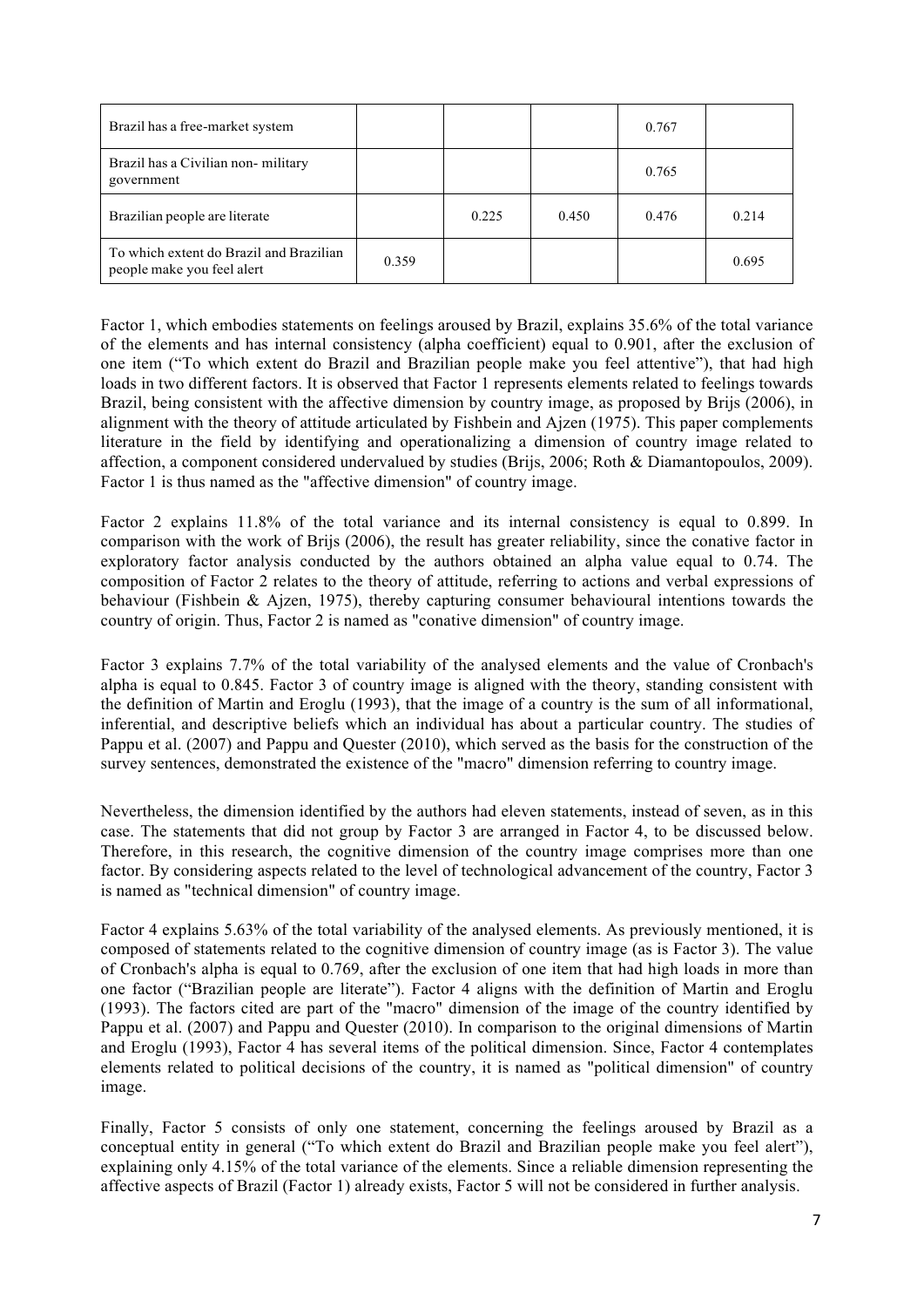In general, there is a similarity between the dimensions of country image derived from the sample used and those observed in the theory of country image (Martin & Eroglu, 1993, Pappu et al., 2007, Pappu & Quester, 2010; Roth & Diamantopoulos, 2009). Such instance clearly demonstrates theoretical support for the empirical results of this study, suggesting face validity.

In order to sort the dimensions regarding the image of Brazil and to compare their scores, a composite measure was created from the average of the answers to the questions that comprise the factors cited. For Hair et al. (1995), the use of composite measures is more appropriate than the scores of individual factors, when the intention is to replicate the studies. However, it should be noted that questions relating to the cognitive (technical and political) and conative dimensions of the scale on the image of Brazil have eleven points, whereas issues relating to the affective dimension display seven points. Thereby, to compare the average scores of the dimensions, it was necessary to perform a linear transformation of the scale of the affective dimension of seven to eleven-point. Thus, all scales of Brazil's image have gained the same score, with the same valence (the closer to eleven the score is, the more positive assessments of the dimensions concerning the image of Brazil shall be).

In examining Table 2, which displays the descending order of the dimensions concerning the image of Brazil, it appears that the conative dimension received the highest scores (mean of 7.87), while the lowest score was for the technical dimension (mean of 5.49).

| Table 2 - Descriptive Statistics dimensions of Brazil's image |     |         |         |      |                       |  |  |  |
|---------------------------------------------------------------|-----|---------|---------|------|-----------------------|--|--|--|
|                                                               | N   | Minimum | Maximum | Mean | <b>Std. Deviation</b> |  |  |  |
| Conative                                                      | 427 | 1.00    | 11.00   | 7.87 | 2.12                  |  |  |  |
| Political                                                     | 427 | 1.00    | 11.00   | 7.37 | 1.84                  |  |  |  |
| Affective                                                     | 427 | 1.00    | 11.00   | 7.32 | 1.96                  |  |  |  |
| <b>Technical</b>                                              | 427 | 1.00    | 9.57    | 5.49 | 1.36                  |  |  |  |
| Valid N (listwise)                                            | 427 |         |         |      |                       |  |  |  |

Therefore, the technical dimension provides a more negative assessment in comparison to all other dimensions of the image of Brazil. Additionally, we note that the other cognitive aspect of the country (political) also has less favourable evaluations than those of the conative dimension, displaying a similar score in comparison to the affective dimension (mean of 7.37). Thus, it can be seen that cognitive and affective aspects towards Brazil have had more negative evaluations than the conative aspect.

## **Conclusion**

The country's image refers to a construct derived from the concept of attitudes, being comprised of cognitive, affective, and conative components. Results of this study indicate that the conative dimension received the highest scores of the respondents implying strong behavioural intentions in relation to Brazil's country brand image. It is also noteworthy that the technical dimension presented a more negative assessment in comparison to all other dimensions of Brazil's image, indicating that such a cognitive element to be adequately developed, improvement in infrastructure is required, supported by adequate advertisement to provide better brand assurance. These results suggest that the theoryunderpinning themes in this paper, for instance, country of origin, consumer behaviour and place branding are interrelated when discussing country image constructs, along with the three attitudinal components - cognitive, affective, and conative.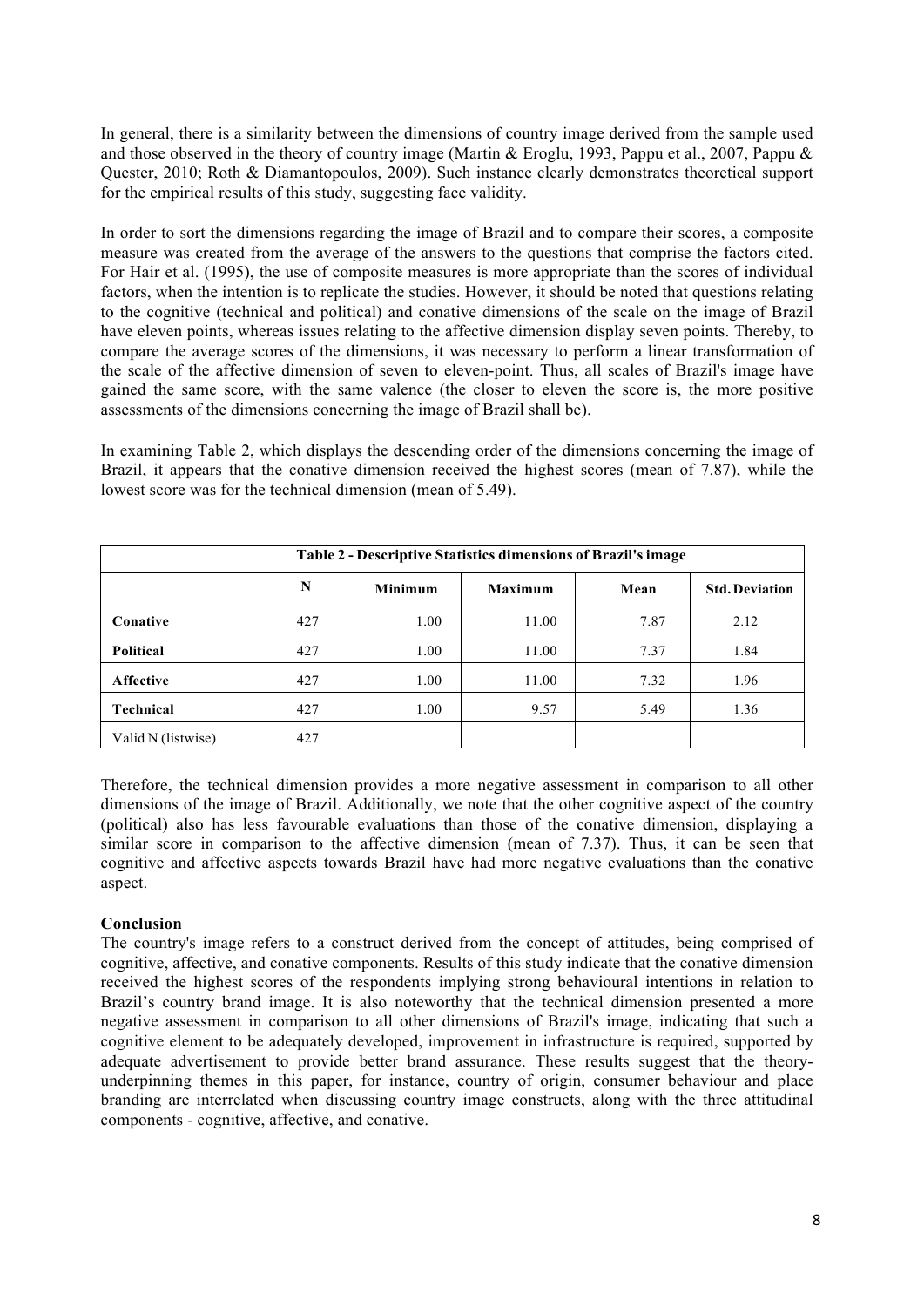#### **Implications**

As for the theoretical implications, the outcomes of this study make a significant contribution to the current research into country image components, especially by analysing the conations in a broader perspective. Many previous papers either made no distinction between the various aspects of the country image (cognitive, affective, and conative) or omitted to operationalize the affective and conative aspect (Roth & Diamantopoulos, 2009). This paper addressed different dimensions regarding the image of Brazil separately, based on the theoretical framework of attitude. Consequently, the paper also provides additional evidence with respect to the cognitive component of attitude, which plays a relevant role in country image studies, besides the affective and conative components. Considerably more work is still to be done to determine the challenges facing Brazil in relation to its image abroad. Not only regarding these dimensions investigated but also research focused on marketing, communications and media channels, contents, and messages.

Another, more specific, contribution is the provision of new insights regarding the image of Brazil in a foreign market. The country image has shown to be ambiguous in previous studies (Benedetti, Cakmak & Dinnie, 2011; Mariutti, Giraldi & Crescitelli, 2013; O'Neil, 2007; Rezende-Parker, Morrison & Ismail, 2003), and an explanation for this fact can be partially seen from this paper's results: although some cognitive dimensions of Brazil do not receive high ratings, the overall conations towards the country are strong, which can be an indication that other elements of the country image (more subjective and emotional ones) can influence such conations.

Amongst the managerial implications, the assessment of Brazil's image performed in this study can provide valuable information to help design an attractive brand image for various stakeholders, including policy makers who are also responsible for planning marketing programmes, and for companies promoting their products overseas. Although the study has successfully demonstrated that the cognitive dimension by means of technical and political elements does currently exist in the global context of a country image, it has certain limitations in terms of the methodological aspects: it is worth noting the target population defined for this study, which does not cover other important segments of purchasers for Brazilian products such as housewives, self-employed professionals, and high-income consumers residing in countries other than those of the respondents participating in the research. Moreover, the fact that a probabilistic sample was not used made it impossible to generalize the results for the population investigated. The use of a student sample is also a limitation here.

Further research concerning the role of the cognitive component in country image investigation would be worthwhile; it would be recommended to apply this investigation structure with participants from other countries and/or from another selection of the population. It is suggested that the associations of the cognitive component are also investigated in future studies.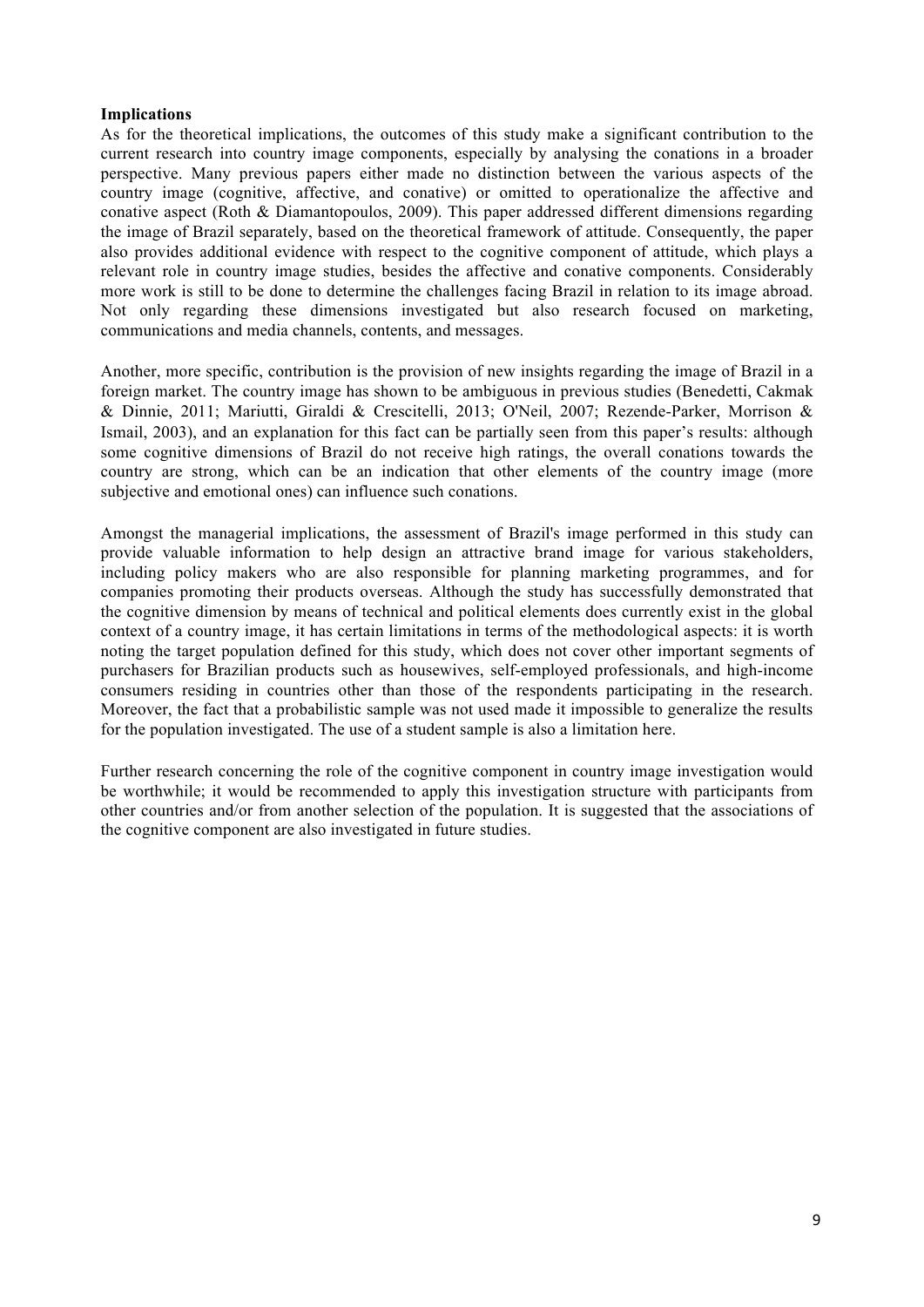## **References**

Benedetti, G., Cakmak, E. and Dinnie, K. (2011) The competitive identity of Brazil as a Dutch holiday destination. *Place Branding and Public Diplomacy,*7(2), 107-115.

Bloemer, J., Brijs, K., & Kasper, H. (2009). The CoO-ELM model: A theoretical framework for the cognitive processes underlying country of origin-effects. *European Journal of Marketing, 43*(1-2), 62- 89.

Brijs, K. (2006). *Unravelling country-of-origin: Semiotics as a theoretical basis for a meaningcentred approach towards country-of-origin effects.* (Unpublished doctoral dissertation). Radboud Universiteit Nijmegen, Nijmegen, Netherlands.

D'Astous, A., & Boujbel, L. (2007). Positioning countries on personality dimensions: Scale development and implications for country marketing. *Journal of Business Research, 60*(3), 231-239.

Diamantopoulos, A., Schlegelmilch, B. B., Sinkovics, R. R., & Bohlen, G. M. (2003). Can sociodemographics still play a role in profiling green consumers? A review of the evidence and an empirical investigation. *Journal of Business Research, 56*(6), 465-480.

Dinnie, Keith. (2009) *Nation Branding: Concepts, Issues, Practice*. Oxford: Elsevier.

Elliot, S., Papadopoulos, N., & Kim, S. S. (2011). An integrative model of place image: Exploring relationships between destination, product, and country images. *Journal of Travel Research, 50*(5), 520-534.

Fishbein, M., & Ajzen, I. (1975). *Belief, attitude, intention and behavior: An introduction to theory and research*. Reading, MA: Addison-Wesley.

Giraldi, J. M. E., Giraldi, I. M. E., & Scaduto, A. A. (2011). Brazil's image as a social representation process. *African Journal of Business Management, 5*(22), 8821-8831.

Guina, F. T. C., & Giraldi, J. M. E. (2012). Differences on the image of Brazil in external markets according to consumers age, gender, knowledge about the country and country of residence. *International Journal of Business Science and Applied Management, 7*(2), 13-28.

Hair, J. F., Anderson, R. E., Tatham, R. L., & Black, W. C. (1995). *Multivariate data analysis.* Upper Saddle River, NJ: Prentice Hall.

Han, C. M. (1989). Country image: Halo or summary construct? *Journal of Marketing Research, 26*(2), 222-229.

Heslop, L. A., Papadopoulos, N., Dowdles, M., Wall, M., & Compeau, D. (2004). Who controls the purse strings: A study of consumers' and retail buyers' reactions in an America's FTA environment. *Journal of Business Research, 57*(10), 1177-1188.

Hede, A. & Watne, T. (2013) Leveraging the human side of the brand using a sense of place: Case studies of craft breweries**.** *Journal of Marketing Management*, 29 (1–2), 207–224.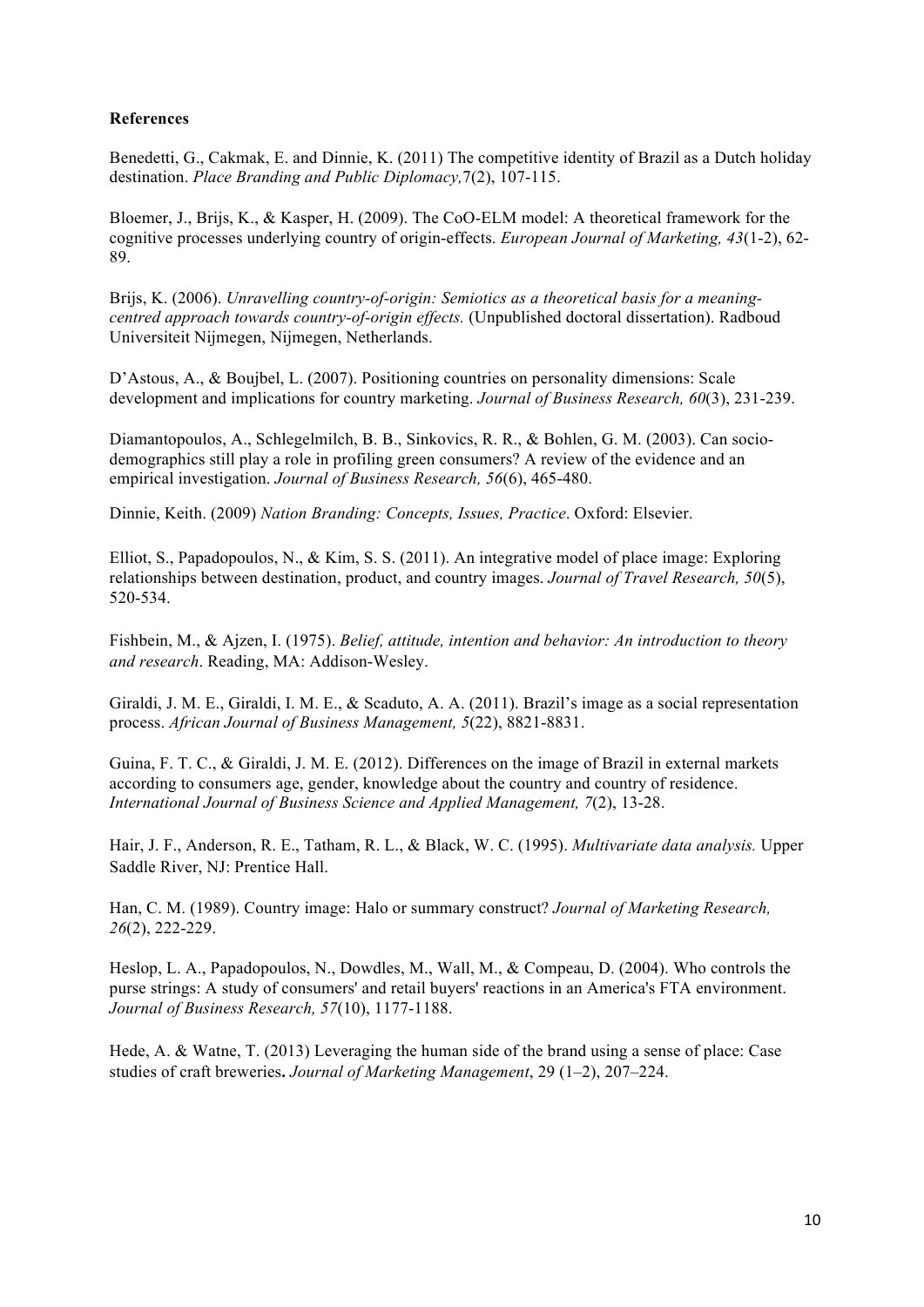Khan, H; Bamber, D. & Quazi, A. (2012) Relevant or redundant: Elite consumers' perception of foreign-made products in an emerging market**,** *Journal of Marketing Management,* 28 (9- 10), 1190– 1216.

Koschate-Fischer, N., Diamantopoulos, A., & Oldenkotte, K. (2012). Are consumers really willing to pay more for a favorable country image? A study of country-of-origin effects on willingness to pay. *Journal of International Marketing, 20*(1), 19-41.

Lopes, I. B., Giraldi, J. M. E., Aguiar, L. K. (2014) An Analysis of Country Image of Brazil and Its Fresh Fruits: A Two Scales Comparison. *Journal of Food Products Marketing, 20*(3), 262-282.

Magnusson, P., Westjohn, S. A., & Zdravkovic, S. (2011). What? I thought Samsung was Japanese: Accurate or not, perceived country of origin matters. *International Marketing Review, 28*(5), 454-472.

Maher, A. A., & Carter, L. L. (2011). The affective and cognitive components of country image: Perceptions of American products in Kuwait. *International Marketing Review, 28*(6), 559-580.

Mariutti, F. G., Giraldi, J. M. E., & Crescitelli, E. (2013). The image of Brazil as a tourism destination: An exploratory study of the American market. *International Journal of Business Administration, 4*(1), 13-22.

Martin, I. M., & Eroglu, S. (1993). Measuring a multi-dimensional construct: Country image. *Journal of Business Research, 28*(3), 191-210.

Nebenzhal, I. D.; Jaffe, E. D. (1997). Measuring the joint effect of brand and country image in consumer evaluation of global products. *Journal of Marketing Practice, 3* (3), 190-205.

Olins, W. (2002) Branding the nation: the historical context. *Journal of Brand Management*, London, 9, 4 (5), 241–248.

O'Neil, I. (2007). British travelers' image perspectives of Brazil as a tourism destination. *Observatório de Inovação do Turismo, 1*(4), 2-24.

Orbaiz, L.V., & Papadopoulos, N. (2003). Toward a model of consumer receptivity of foreign and domestic products. *Journal of International Consumer Marketing, 15*(3), 101-126. Pant, D. R. (2005). A place brand strategy for the Republic of Armenia: 'Quality of context' and 'Sustainability' as competitive advantage. *Place Branding, 1*(3), 273-282.

Pappu, R., & Quester, P. G. (2010). Country equity: Conceptualization and empirical evidence. *International Business Review, 19*(3), 276-291.

Pappu, R., Quester, P. G., & Cooksey, R. W. (2007). Country image and consumer-based brand equity: Relationships and implications for international marketing. *Journal of International Business Studies, 38*(5), 726-745.

Rezende-Parker, A. M., Morrison, A. M., Ismail, J. (2003). Dazed and confused? An exploratory study of the image of Brazil as a travel destination. *Journal of Vacation Marketing, 9* (3), 243-259.

Roth, M. S., & Diamantopoulos, A. (2009). Advancing the country image construct. *Journal of Business Research, 62*(7), 726-740.

Singh, R. K., Murty, H. R., Gupta, S. K., & Dikshit, A. K. (2012). An overview of Sustainability assessment methodologies. *Ecological Indicators, 15*(1), 281-299.